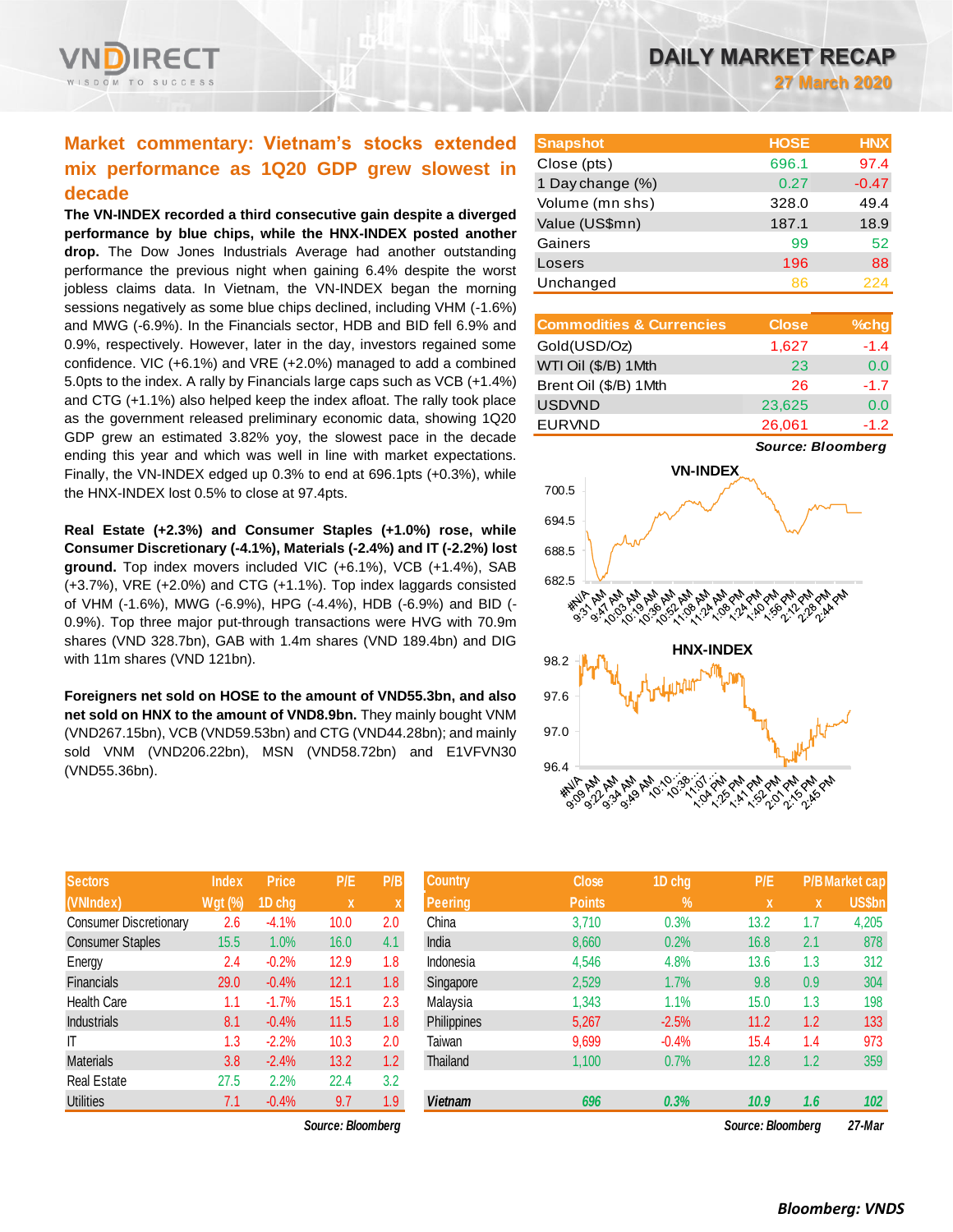

## **Market News**

**Oil set to eke out weekly gain on risk rally despite demand woes.** Oil was buoyed by a wider risk rally driven by monetary and fiscal responses to the coronavirus to head for its first weekly gain in five, despite a continued deterioration in demand. Futures in New York rose toward US\$23 a barrel on Friday and are up around 2% this week after losing more than half of their value since mid-February. Global stocks staged a partial recovery this week as central banks sought to cushion the blow from the virus, while the U.S. Senate passed a US\$2tr rescue package for the world's largest economy. Crude's recovery looks fragile though, given the extent of demand loss and the deluge of new supply following the breakup of the OPEC+ alliance. The International Energy Agency warned that oil consumption could fall by as much as 20m barrels a day, while the industry consultant HIS Markit said the world will run out of places to store oil in as little as three months. *(Bloomberg)*

**National food reserves always sufficient for emergencies.** National food reserves are enough to cater for emergency situations, the General Department of State Reserves (GDSR) said on March 26. Under the Prime Minister and the Finance Ministry's direction for ensuring food security amid the COVID-19 pandemic, the GDSR has assigned its regional departments to promptly purchase grain, including 190,000 tons of husked rice and 80,000 of unhusked rice, to meet the procurement target for 2020 assigned by the PM. The husked rice purchase is scheduled to be completed before June 15 while the unhusked rice will be bought based on harvest times in different localities, according to the department. Last year, the GDSR bought 200,000 tons of husked rice and 80,000 tons of unhusked rice. The food is preserved in line with national technical standards and used to support disadvantaged localities ahead of the Lunar New Year holiday and between crops, while helping people address the consequences of natural disasters, crop failures and other irresistible circumstances, and perform other tasks assigned by the government, the GDSR added. *(Vietnamnet.vn)*

# **Notable Corporate Events**

**Thanh Thanh Cong - Bien Hoa Joint Stock Company (SBT VN) – Internal shareholder's purchase:** The husband of SBT's chairwoman has registered to buy 10m SBT shares from 30 Mar to 28 Apr, according to a statement. The man currently does not own any SBT share while his wife has a 11.1% stake in the company. *(Cafef.vn)*

*<to be continued>*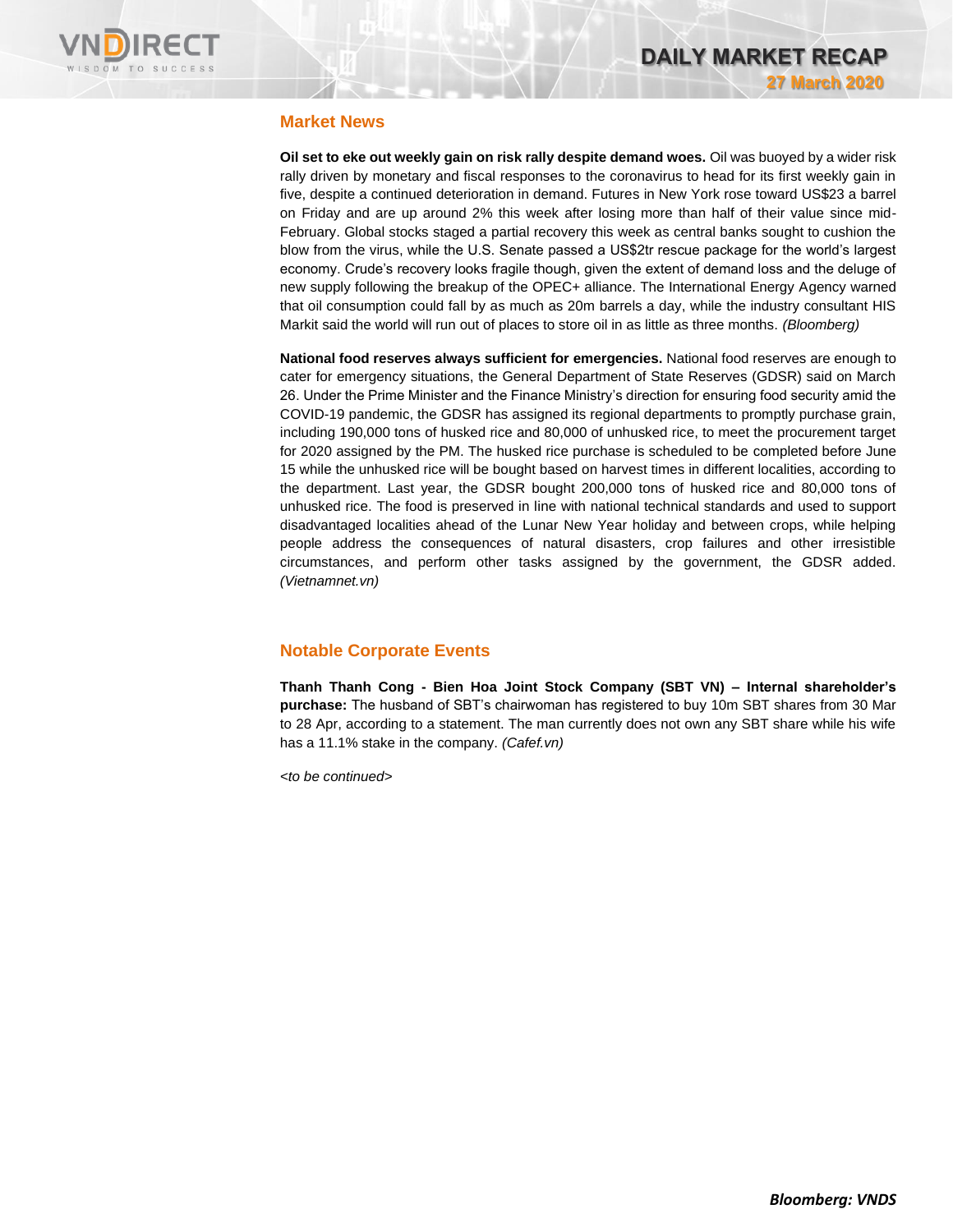#### Vľ ECT WISDOM TO SUCCESS

# **DAILY MARKET RECAP**

**27 March 2020**

# **COVERAGE SUMMARY**

| Ticker                  | <b>Close price</b> | <b>Adjusted target</b><br>price | <b>Dividend yield</b> | <b>Potential return</b> | <b>Rating</b> | <b>Latest report</b> |
|-------------------------|--------------------|---------------------------------|-----------------------|-------------------------|---------------|----------------------|
| PC <sub>1</sub>         | 11,000             | 17,200                          | 0.0%                  | 56.4%                   | <b>ADD</b>    | <b>Link</b>          |
| <b>LPB</b>              | 6,000              | 10,000                          | 0.0%                  | 66.7%                   | <b>ADD</b>    | Link                 |
| <b>NLG</b>              | 20,300             | 39,600                          | 2.5%                  | 97.5%                   | ADD           | Link                 |
| <b>ACV</b>              | 44,000             | 105,000                         | 0.0%                  | 138.6%                  | ADD           | <b>Link</b>          |
| <b>DPM</b>              | 11,650             | 15,800                          | 8.6%                  | 44.2%                   | <b>ADD</b>    | Link                 |
| QNS                     | 22,900             | 44,300                          | 2.2%                  | 95.6%                   | ADD           | Link                 |
| <b>LTG</b>              | 14,000             | 27,300                          | 11.4%                 | 106.4%                  | <b>ADD</b>    | $Link$               |
| VCB                     | 64,100             | 86,200                          | 1.3%                  | 35.7%                   | ADD           | Link                 |
| <b>MBB</b>              | 14,600             | 26,200                          | 4.1%                  | 83.6%                   | <b>ADD</b>    | $Link$               |
| <b>VPB</b>              | 19,550             | 21,200                          | 0.0%                  | 8.4%                    | <b>HOLD</b>   | Link                 |
| <b>TCM</b>              | 12,300             | 28,200                          | 4.3%                  | 133.5%                  | ADD           | Link                 |
| <b>HPG</b>              | 16,200             | 29,700                          | 0.0%                  | 83.3%                   | ADD           | Link                 |
| <b>PVT</b>              | 8,010              | 18,100                          | 12.5%                 | 138.5%                  | <b>ADD</b>    | Link                 |
| <b>STK</b>              | 14,200             | 22,400                          | 10.6%                 | 68.3%                   | ADD           | Link                 |
| <b>AAA</b>              | 10,200             | 25,300                          | 19.9%                 | 168.0%                  | <b>ADD</b>    | Link                 |
| <b>PNJ</b>              | 51,900             | 86,200                          | 3.7%                  | 69.7%                   | ADD           | Link                 |
| <b>KDH</b>              | 19,450             | 28,300                          | 2.6%                  | 48.1%                   | <b>ADD</b>    | Link                 |
| <b>DCM</b>              | 5,630              | 8,900                           | 16.0%                 | 74.1%                   | <b>ADD</b>    | Link                 |
| <b>VTP</b>              | 102,500            | 111,000                         | 1.5%                  | 9.8%                    | <b>HOLD</b>   | Link                 |
| ACB                     | 19,700             | 30,400                          | 5.1%                  | 59.4%                   | ADD           | Link                 |
| GAS                     | 58,200             | 61,800                          | 5.2%                  | 11.3%                   | <b>HOLD</b>   | Link                 |
| <b>PVS</b>              | 10,200             | 24,100                          | 6.9%                  | 143.1%                  | <b>ADD</b>    | Link                 |
| <b>PVD</b>              | 7,760              | 16,500                          | 0.0%                  | 112.6%                  | ADD           | Link                 |
| <b>MSH</b>              | 26,650             | 51,600                          | 13.1%                 | 106.7%                  | ADD           | Link                 |
| <b>MWG</b>              | 63,300             | 142,100                         | 2.4%                  | 126.9%                  | <b>ADD</b>    | Link                 |
| <b>POW</b>              | 7,620              | 16,700                          | 0.0%                  | 119.2%                  | ADD           | Link                 |
| тсв                     | 16,000             | 27,400                          | 0.0%                  | 71.3%                   | ADD           | $Link$               |
| <b>PPC</b>              | 21,300             | 27,879                          | 11.8%                 | 42.7%                   | <b>ADD</b>    | Link                 |
| <b>VIB</b>              | 13,700             | 21,200                          | 3.6%                  | 58.3%                   | ADD           | $Link$               |
| <b>KBC</b>              | 11,100             | 17,500                          | 9.0%                  | 66.7%                   | ADD           | Link                 |
| <b>VNM</b>              | 94,100             | 155,600                         | 4.8%                  | 70.2%                   | <b>ADD</b>    | $Link$               |
| <b>VHM</b>              | 60,000             | 104,300                         | 1.6%                  | 75.5%                   | <b>ADD</b>    | Link                 |
| <b>VJC</b>              | 96,900             | 142,200                         | 3.1%                  | 49.9%                   | ADD           | $Link$               |
| <b>VHC</b>              | 22,300             | 39,700                          | 4.6%                  | 82.6%                   | ADD           | Link                 |
| <b>VRE</b>              | 20,400             | 42,600                          | 0.0%                  | 108.8%                  | ADD           | Link                 |
| <b>GMD</b>              | 15,900             | 29,500                          | 0.0%                  | 85.5%                   | ADD           | Link                 |
| $\overline{\text{DBC}}$ | 17,650             | 30,700                          | 2.9%                  | 76.8%                   | ADD           | Link                 |
| <b>FPT</b>              | 43,100             | 74,000                          | 4.6%                  | 76.3%                   | ADD           | Link                 |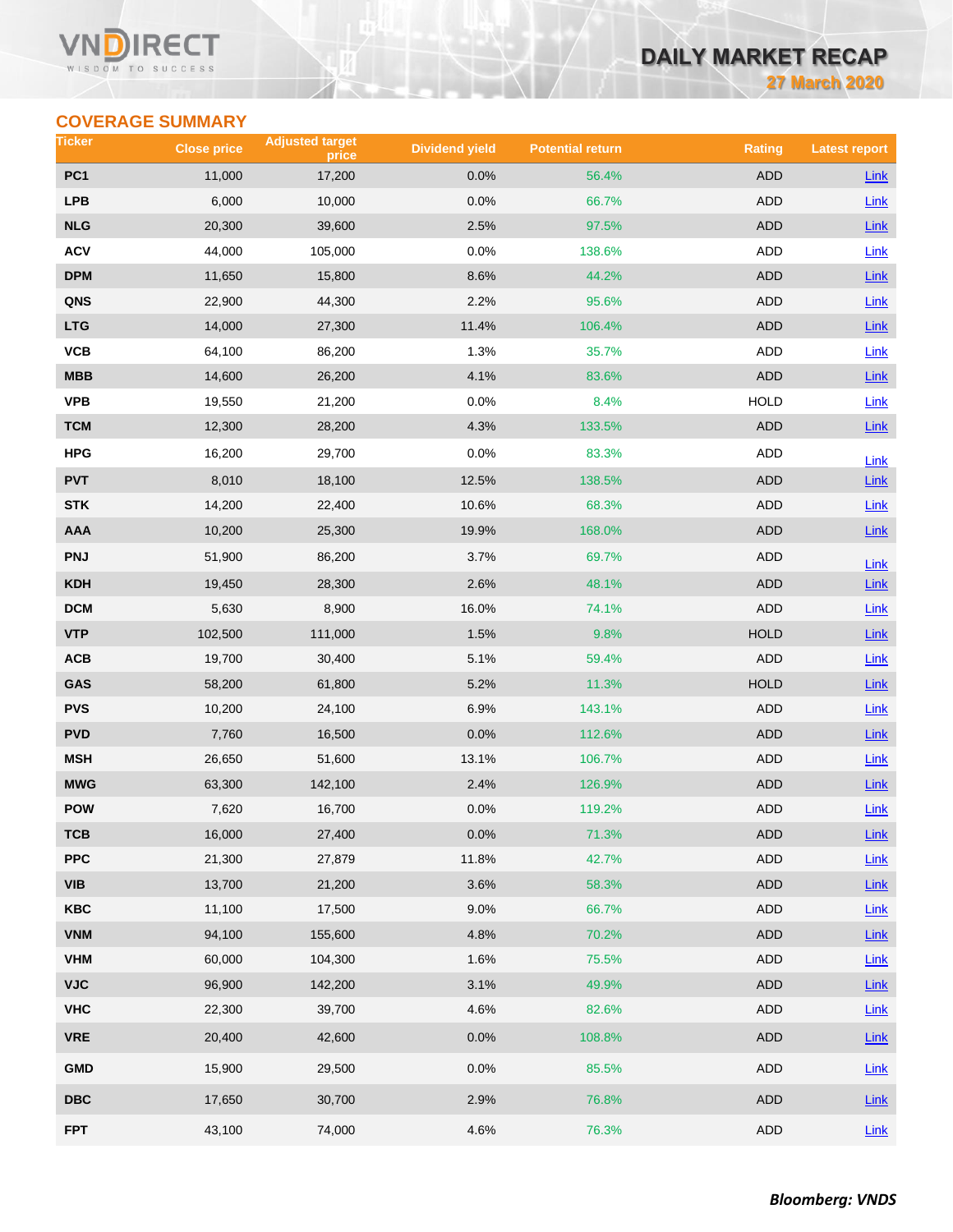# **MARKET MOVEMENTS**

WISDOM TO SUCCESS

**RECT** 

VND

|                    | <b>HOSE</b>  |       |      |        |              |  |  |  |  |  |  |  |  |
|--------------------|--------------|-------|------|--------|--------------|--|--|--|--|--|--|--|--|
| <b>Top gainers</b> |              |       |      |        | <b>VND</b>   |  |  |  |  |  |  |  |  |
| <b>Ticker</b>      | Last         |       | %chq | Vol.   | <b>Index</b> |  |  |  |  |  |  |  |  |
|                    | <b>Price</b> |       |      |        | impact       |  |  |  |  |  |  |  |  |
| <b>ABS</b>         | 20,650       | 1,350 | 6.99 | 91,940 | 0.011        |  |  |  |  |  |  |  |  |
| <b>TCD</b>         | 9,950        | 650   | 6.99 | 30     | 0.008        |  |  |  |  |  |  |  |  |
| <b>HVG</b>         | 4.920        | 320   | 6.96 | 5,570  | 0.021        |  |  |  |  |  |  |  |  |
| L10                | 12,300       | 800   | 6.96 | 10     | 0.002        |  |  |  |  |  |  |  |  |
| <b>DQC</b>         | 16,150       | 1,050 | 6.95 | 58,540 | 0.010        |  |  |  |  |  |  |  |  |

| <b>Top losers</b>     |              |        |         |         | <b>VND</b>   |
|-----------------------|--------------|--------|---------|---------|--------------|
| <b>Ticker</b><br>Last |              | Cha    | %chq    | Vol.    | <b>Index</b> |
|                       | <b>Price</b> |        |         |         | impact       |
| <b>RIC</b>            | 4,650        | $-350$ | $-7.00$ | 1,030   | $-0.003$     |
| <b>TCR</b>            | 2,260        | $-170$ | $-7.00$ | 2,680   | $-0.001$     |
| <b>LDG</b>            | 4,790        | $-360$ | $-6.99$ | 2.32MLN | $-0.025$     |
| <b>VAF</b>            | 5.990        | $-450$ | $-6.99$ | 10      | $-0.005$     |
| <b>TTF</b>            | 2,000        | $-150$ | $-6.98$ | 1.36MLN | $-0.009$     |

|               | <b>Top index movers</b> |       |      |         | <b>VND</b>   |
|---------------|-------------------------|-------|------|---------|--------------|
| <b>Ticker</b> | Last                    | Cha   | %chq | Vol.    | <b>Index</b> |
|               | <b>Price</b>            |       |      |         | impact       |
| VIC           | 86,800                  | 5,000 | 6.11 | 1.15MLN | 4.830        |
| <b>VCB</b>    | 64,100                  | 900   | 1.42 | 1.57MLN | 0.953        |
| <b>SAB</b>    | 129,600                 | 4,600 | 3.68 | 145.570 | 0.842        |
| <b>VRE</b>    | 20,400                  | 400   | 2.00 | 5.48MLN | 0.266        |
| <b>CTG</b>    | 19,000                  | 200   | 1.06 | 6.26MLN | 0.213        |

| <b>Top index laggers</b> |              |          |         |                  | <b>VND</b>   |
|--------------------------|--------------|----------|---------|------------------|--------------|
| <b>Ticker</b>            | Last         | Cha      | %chq    | Vol.             | <b>Index</b> |
|                          | <b>Price</b> |          |         |                  | impact       |
| <b>VHM</b>               | 60,000       | $-1,000$ | -1.64   | 710.770          | $-0.957$     |
| <b>MWG</b>               | 63,300       | $-4,700$ | $-6.91$ | 2.50MLN          | $-0.608$     |
| <b>HPG</b>               | 16,200       | $-750$   |         | $-4.42$ 13.44MLN | $-0.591$     |
| <b>HDB</b>               | 18,250       | $-1,350$ | $-6.89$ | 1.97MLN          | $-0.378$     |
| <b>BID</b>               | 33,000       | $-300$   | $-0.90$ | 1.13MLN          | $-0.345$     |

| <b>Top liquidity</b> |                      |          |         |                 | <b>VND</b>      | <b>Top liquidity</b> |                      |        |         |                 |                 |
|----------------------|----------------------|----------|---------|-----------------|-----------------|----------------------|----------------------|--------|---------|-----------------|-----------------|
| <b>Ticker</b>        | Last<br><b>Price</b> | Chg      | %chq    | Val.<br>(VNDbn) | Index<br>impact | Ticker               | Last<br><b>Price</b> | Chg    | %chq    | Val.<br>(VNDbn) | Index<br>impact |
| VNM                  | 94.100               | 100      | 0.11    | 259             | 0.050           | <b>ACB</b>           | 19,700               | 0      | 0.00    | 79              | 0.000           |
| <b>HPG</b>           | 16,200               | $-750$   | $-4.42$ | 222             | $-0.591$        | <b>SHB</b>           | 12,400               | $-100$ | $-0.80$ | 45              | $-0.133$        |
| <b>MWG</b>           | 63,300               | $-4,700$ | $-6.91$ | 160             | $-0.608$        | <b>PVS</b>           | 10,200               | 0      | 0.00    | 24              | 0.000           |
| <b>MSN</b>           | 49.300               | 300      | 0.61    | 130             | 0.100           | <b>NVB</b>           | 8,300                | $-100$ | $-1.19$ | 21              | $-0.040$        |
| <b>CTG</b>           | 19,000               | 200      | .06     | 119             | 0.213           | <b>VCS</b>           | 52,500               | 0      | 0.00    | 17              | 0.000           |

|                    |              | <b>HOSE</b> |         |        |              |                    |              | <b>HNX</b> |         |        |            |
|--------------------|--------------|-------------|---------|--------|--------------|--------------------|--------------|------------|---------|--------|------------|
| <b>Top gainers</b> |              |             |         |        | <b>VND</b>   | <b>Top gainers</b> |              |            |         |        | <b>VND</b> |
| Ticker             | Last         | Chg         | $%$ chg | Vol.   | <b>Index</b> | Ticker             | Last         | Chg        | $%$ chg | Vol.   | Index      |
|                    | <b>Price</b> |             |         |        | impact       |                    | <b>Price</b> |            |         |        | impact     |
| ABS                | 20,650       | 1,350       | 6.99    | 91,940 | 0.011        | VIG                | 700          | 100        | 16.67   | 63,100 | 0.003      |
| <b>TCD</b>         | 9,950        | 650         | 6.99    | 30     | 0.008        | <b>FID</b>         | 1.100        | 100        | 10.00   | 700    | 0.001      |
| HVG                | 4,920        | 320         | 6.96    | 5,570  | 0.021        | <b>MED</b>         | 35,200       | 3,200      | 10.00   | 1,800  | 0.008      |
| L10                | 12,300       | 800         | 6.96    | 10     | 0.002        | <b>TTC</b>         | 12,100       | 1,100      | 10.00   | 100    | 0.003      |
| DQC                | 16,150       | 1,050       | 6.95    | 58,540 | 0.010        | TV3                | 24,500       | 2,200      | 9.87    | 100    | 0.007      |
|                    |              |             |         |        |              |                    |              |            |         |        |            |

| <b>Top losers</b> |                      |        |         |         | <b>VND</b>             | <b>Top losers</b> |                      |        |          |         | <b>VND</b>             |
|-------------------|----------------------|--------|---------|---------|------------------------|-------------------|----------------------|--------|----------|---------|------------------------|
| Ticker            | Last<br><b>Price</b> | Chg    | $%$ chg | Vol.    | <b>Index</b><br>impact | Ticker            | Last<br><b>Price</b> | Chg    | $%$ chg  | Vol.    | <b>Index</b><br>impact |
| RIC               | 4.650                | $-350$ | $-7.00$ | 1,030   | $-0.003$               | <b>DPS</b>        | 200                  | $-100$ | $-33.33$ | 106.900 | $-0.003$               |
| TCR               | 2,260                | $-170$ | $-7.00$ | 2,680   | $-0.001$               | <b>NHP</b>        | 400                  | $-100$ | $-20.00$ | 35,200  | $-0.002$               |
| LDG               | 4,790                | $-360$ | $-6.99$ | 2.32MLN | $-0.025$               | <b>ACM</b>        | 500                  | $-100$ | $-16.67$ | 144.700 | $-0.005$               |
| <b>VAF</b>        | 5,990                | $-450$ | $-6.99$ | 10      | $-0.005$               | <b>HKB</b>        | 600                  | $-100$ | $-14.29$ | 175.500 | $-0.004$               |
| TTF               | 2,000                | $-150$ | $-6.98$ | 1.36MLN | $-0.009$               | SPI               | 700                  | $-100$ | $-12.50$ | 44.300  | $-0.002$               |

|            | <b>VND</b><br><b>Top index movers</b> |       |         |         |                        |            | Top index movers     |      |      |         |                        |  |  |
|------------|---------------------------------------|-------|---------|---------|------------------------|------------|----------------------|------|------|---------|------------------------|--|--|
| Ticker     | Last<br><b>Price</b>                  | Chg   | $%$ chg | Vol.    | <b>Index</b><br>impact | Ticker     | Last<br><b>Price</b> | Chg  | %chq | Vol.    | <b>Index</b><br>impact |  |  |
| VIC        | 86.800                                | 5.000 | 6.11    | 1.15MLN | 4.830                  | PTI        | 18.200               | .600 | 9.64 | 65.700  | 0.033                  |  |  |
| <b>VCB</b> | 64.100                                | 900   | 1.42    | 1.57MLN | 0.953                  | <b>DNP</b> | 18,000               | 400  | 2.27 | 30.500  | 0.024                  |  |  |
| <b>SAB</b> | 129.600                               | 4.600 | 3.68    | 145.570 | 0.842                  | VIF        | 17.000               | 500  | 3.03 | 1.400   | 0.018                  |  |  |
| <b>VRE</b> | 20,400                                | 400   | 2.00    | 5.48MLN | 0.266                  | TIG        | 5.300                | 200  | 3.92 | .46MLN  | 0.015                  |  |  |
| CTG        | 19,000                                | 200   | 1.06    | 6.26MLN | 0.213                  | TAR        | 33,200               | 700  | 2.15 | 231.500 | 0.011                  |  |  |

| <b>Top index laggers</b> |              |          |         |                  | <b>VND</b> | Top index laggers | <b>VND</b>   |          |         |         |              |
|--------------------------|--------------|----------|---------|------------------|------------|-------------------|--------------|----------|---------|---------|--------------|
| Ticker                   | Last         | Chg      | $%$ chq | Vol.             | Index      | Ticker            | Last         | Chg      | %chq    | Vol.    | <b>Index</b> |
|                          | <b>Price</b> |          |         |                  | impact     |                   | <b>Price</b> |          |         |         | impact       |
| VHM                      | 60,000       | $-1.000$ | $-1.64$ | 710.770          | $-0.957$   | <b>SHB</b>        | 12.400       | $-100$   | $-0.80$ | 3.67MLN | $-0.133$     |
| <b>MWG</b>               | 63,300       | $-4.700$ | $-6.91$ | 2.50MLN          | $-0.608$   | IDJ               | 14,500       | $-1.600$ | $-9.94$ | 1.09MLN | $-0.050$     |
| HPG                      | 16.200       | $-750$   |         | $-4.42$ 13.44MLN | $-0.591$   | <b>NVB</b>        | 8.300        | $-100$   | $-1.19$ | 2.55MLN | $-0.040$     |
| <b>HDB</b>               | 18.250       | $-1.350$ | $-6.89$ | 1.97MLN          | $-0.378$   | <b>PGS</b>        | 16,800       | $-1.100$ | $-6.15$ | 1.400   | $-0.036$     |
| BID                      | 33,000       | $-300$   | $-0.90$ | 1.13MLN          | $-0.345$   | <b>DHT</b>        | 42.500       | $-2.300$ | $-5.13$ | 4.000   | $-0.035$     |

| <b>Top liquidity</b> |              |          |         |         | <b>VND</b>   | <b>Top liquidity</b> |              |        |         |                   | <b>VND</b>   |
|----------------------|--------------|----------|---------|---------|--------------|----------------------|--------------|--------|---------|-------------------|--------------|
| Ticker               | Last         | Chg      | $%$ chg | Val.    | <b>Index</b> | Ticker               | Last         | Chg    | $%$ chg | Val.              | <b>Index</b> |
|                      | <b>Price</b> |          |         | (VNDbn) | impact       |                      | <b>Price</b> |        |         | (VNDbn)           | impact       |
| VNM                  | 94,100       | 100      | 0.11    | 259     | 0.050        | <b>ACB</b>           | 19.700       | 0      | 0.00    | 79                | 0.000        |
| <b>HPG</b>           | 16.200       | $-750$   | $-4.42$ | 222     | $-0.591$     | <b>SHB</b>           | 12.400       | $-100$ | $-0.80$ | 45                | $-0.133$     |
| MWG                  | 63,300       | $-4.700$ | $-6.91$ | 160     | $-0.608$     | <b>PVS</b>           | 10,200       | 0      | 0.00    | 24                | 0.000        |
| <b>MSN</b>           | 49,300       | 300      | 0.61    | 130     | 0.100        | <b>NVB</b>           | 8,300        | $-100$ | $-1.19$ | 21                | $-0.040$     |
| CTG                  | 19,000       | 200      | 1.06    | 119     | 0.213        | <b>VCS</b>           | 52,500       | 0      | 0.00    | 17                | 0.000        |
|                      |              |          |         |         |              |                      |              |        |         | Source: Bloomberg |              |

*Source: Bloomberg*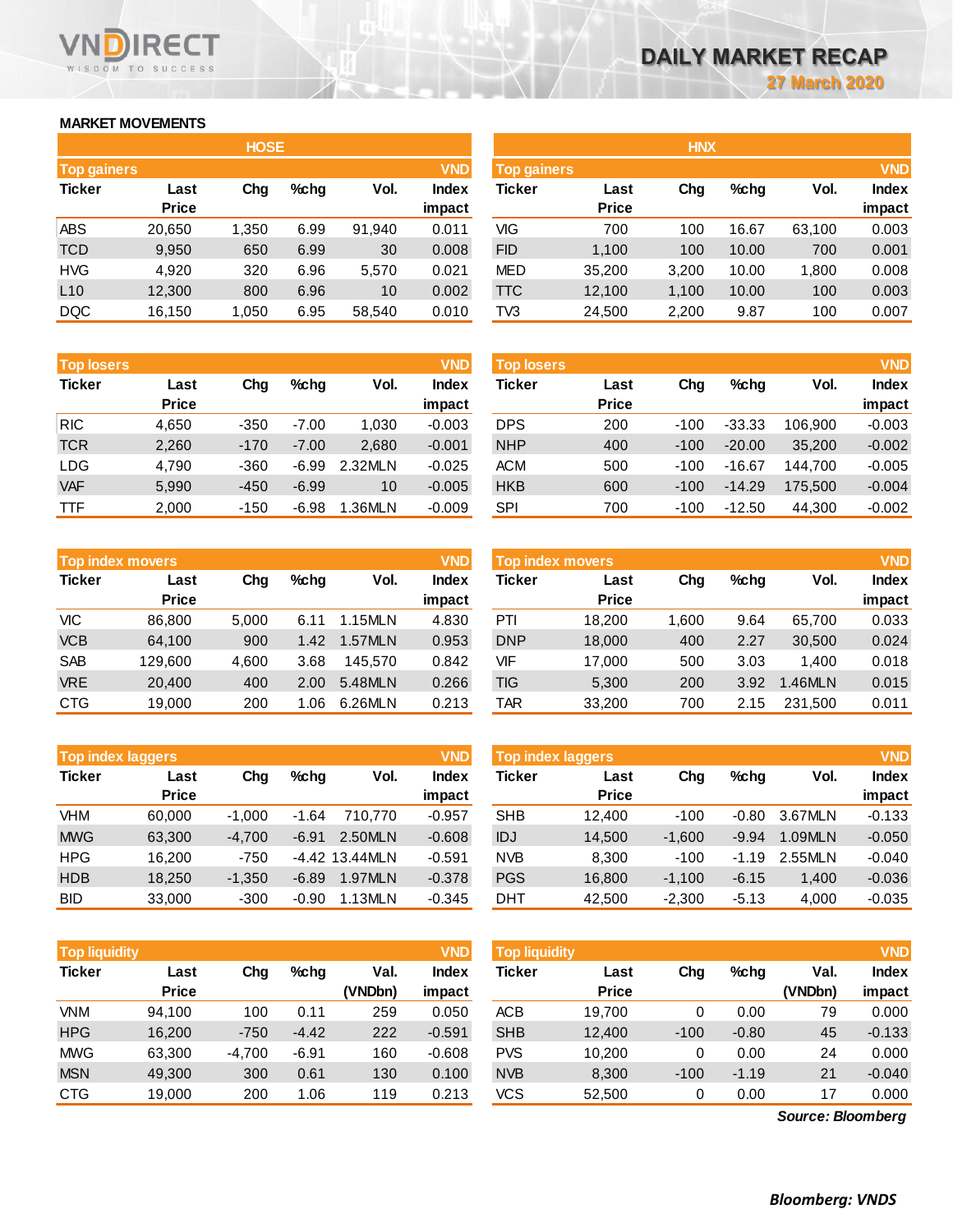

### **FOREIGN ACTIVITIES**

| Volume (Mn'shs)       | <b>HOSE</b> | <b>HNX</b> | Value (VND'bn)        | <b>HOSE</b> | <b>HNX</b> |
|-----------------------|-------------|------------|-----------------------|-------------|------------|
| <b>BUY</b>            | 22.4        | 0.8        | <b>BUY</b>            | 648.5       | 6.4        |
| % of market           | 7.2%        | 1.7%       | % of market           | 16.0%       | 1.4%       |
| <b>SELL</b>           | 22.6        | 1.3        | <b>SELL</b>           | 593.1       | 15.3       |
| % of market           | 7.3%        | $2.6\%$    | % of market           | 14.7%       | 3.4%       |
| <b>NET BUY (SELL)</b> | (0.2)       | (0.5)      | <b>NET BUY (SELL)</b> | 55.3        | (8.9)      |

*Source: HSX, HNX*

### **Foreign net buy/sell (30 days) in VND'bn**



#### **YTD ACCUMULATION**

| <b>Volume (MIn'shs)</b> | <b>HOSE</b> | <b>HNX</b> | <b>Value (VND'bn)</b> | <b>HOSE</b> | <b>HNX</b>                     |
|-------------------------|-------------|------------|-----------------------|-------------|--------------------------------|
| <b>BUY</b>              | 966.2       | 35.4       | <b>BUY</b>            | 36,270.7    | 412.3                          |
| % of market             | $7.7\%$     | $1.3\%$    | % of market           | 15.7%       | $0.2\%$                        |
| <b>SELL</b>             | 1,377.1     | 153.0      | <b>SELL</b>           | 44.544.0    | 1,547.3                        |
| % of market             | 11.0%       | 5.5%       | % of market           | 19.2%       | $0.9\%$                        |
| <b>NET BUY (SELL)</b>   | (410.9)     | (117.6)    | <b>NET BUY (SELL)</b> | (8, 273)    | (1, 134.9)<br>Source: HSX, HNX |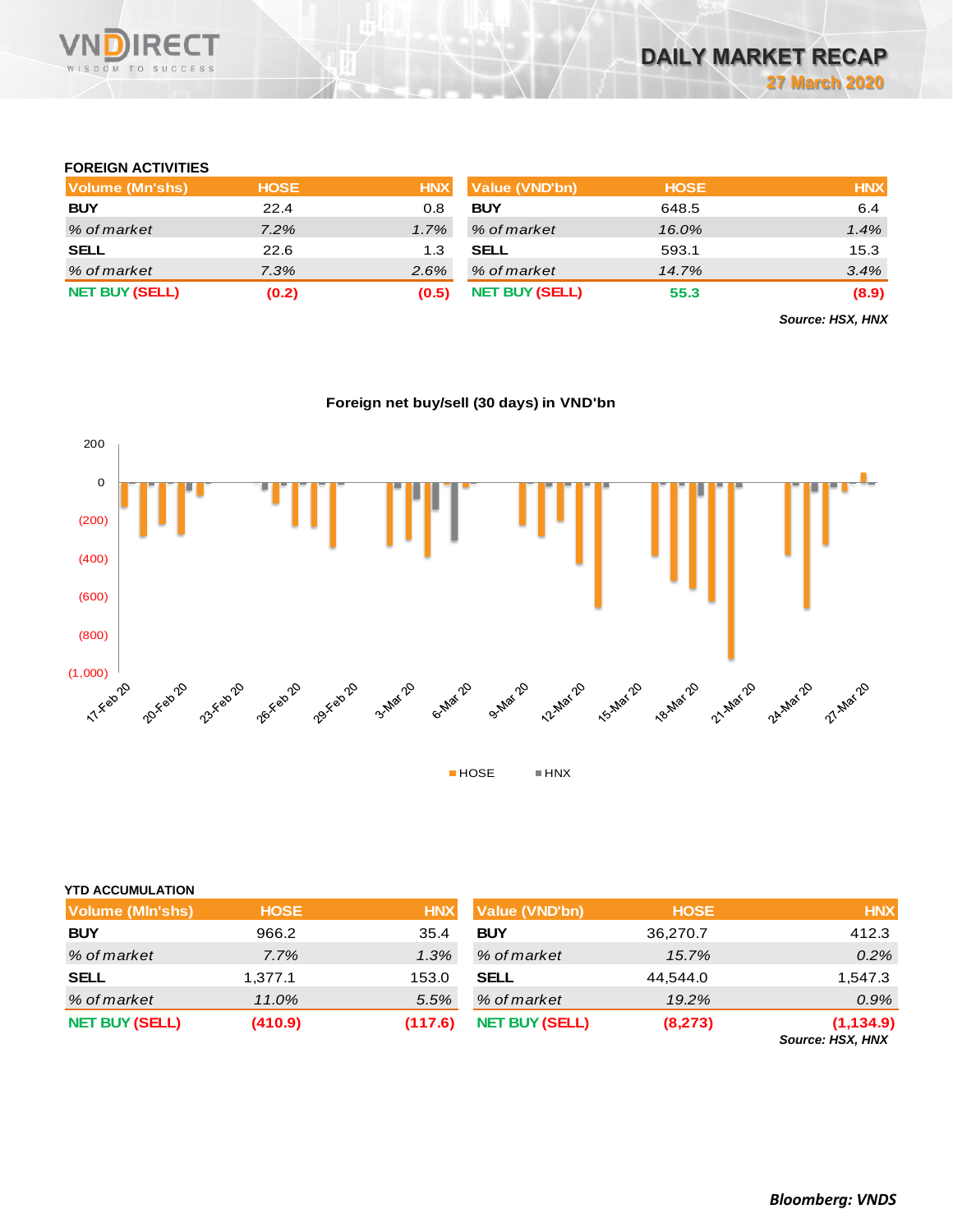#### **FOREIGN ACTIVITIES**

WISDOM TO SUCCESS

**VN** 

RECT

|               |                               | <b>HOSE</b> |      |       |                 | <b>HNX</b>                    |               |        |         |       |                 |  |
|---------------|-------------------------------|-------------|------|-------|-----------------|-------------------------------|---------------|--------|---------|-------|-----------------|--|
|               | Top buy by foreigners (value) |             |      |       | <b>VND'bn</b>   | Top buy by foreigners (value) |               |        |         |       |                 |  |
| <b>Ticker</b> | Last<br><b>Price</b>          | Chg         | %chg | Value | Index<br>impact | Ticker                        | Last<br>Price | Chg    | %chg    | Value | Index<br>impact |  |
| <b>VNM</b>    | 94,100                        | 100         | 0.11 | 267.2 | 0.050           | <b>BVS</b>                    | 8,500         | 100    | 1.19    | 1.8   | 0.000           |  |
| <b>VCB</b>    | 64,100                        | 900         | 1.42 | 59.5  | 0.953           | <b>PVS</b>                    | 10,200        | 0      | 0.00    | 1.4   | 0.000           |  |
| <b>CTG</b>    | 19,000                        | 200         | 1.06 | 44.3  | 0.213           | <b>SHS</b>                    | 6,200         | $-200$ | $-3.13$ | 0.8   | 0.000           |  |
| <b>VIC</b>    | 86,800                        | 5,000       | 6.11 | 39.3  | 4.830           | <b>TIG</b>                    | 5,300         | 200    | 3.92    | 0.7   | 0.000           |  |
| <b>VRE</b>    | 20,400                        | 400         | 2.00 | 37.0  | 0.266           | TNG                           | 8,700         | $-400$ | $-4.40$ | 0.6   | 0.000           |  |

| Top sell by foreigners (value) |              |       |         |       | <b>VND'bn</b> | Top sell by foreigners (value), |              | <b>VND'bn</b> |         |       |        |
|--------------------------------|--------------|-------|---------|-------|---------------|---------------------------------|--------------|---------------|---------|-------|--------|
| <b>Ticker</b>                  | Last         | Chg   | %chg    | Value | <b>Index</b>  | Ticker                          | Last         | Chg           | %chg    | Value | Index  |
|                                | <b>Price</b> |       |         |       | impact        |                                 | <b>Price</b> |               |         |       | impact |
| VNM                            | 94.100       | 100   | 0.11    | 206.2 | 0.050         | <b>SHB</b>                      | 12,400       | $-100$        | $-0.80$ | 12.4  | 0.000  |
| <b>MSN</b>                     | 49,300       | 300   | 0.61    | 58.7  | 0.100         | <b>PVS</b>                      | 10,200       | 0             | 0.00    | 1.6   | 0.000  |
| E1VFVN30                       | 10,670       | -30   | $-0.28$ | 55.4  | 0.000         | TIG                             | 5,300        | 200           | 3.92    | 0.4   | 0.000  |
| <b>VRE</b>                     | 20,400       | 400   | 2.00    | 51.6  | 0.266         | <b>VCS</b>                      | 52,500       | 0             | 0.00    | 0.2   | 0.000  |
| <b>VIC</b>                     | 86,800       | 5,000 | 6.11    | 46.1  | 4.830         | <b>MAS</b>                      | 24,900       | 400           | 1.63    | 0.1   | 0.000  |

|               | Top net buy by foreigners (value) |        |         |       | <b>VND'bn</b> | Top net buy by foreigners (value) |              | <b>VND'bn</b> |         |       |        |
|---------------|-----------------------------------|--------|---------|-------|---------------|-----------------------------------|--------------|---------------|---------|-------|--------|
| <b>Ticker</b> | Last                              | Chg    | %chg    | Value | Index         | Ticker                            | Last         | Chg           | %chg    | Value | Index  |
|               | <b>Price</b>                      |        |         |       | impact        |                                   | <b>Price</b> |               |         |       | impact |
| VNM           | 94,100                            | 100    | 0.11    | 60.9  | 0.050         | <b>BVS</b>                        | 8,500        | 100           | 1.19    | 1.8   | 0.000  |
| <b>CTG</b>    | 19,000                            | 200    | 1.06    | 41.0  | 0.213         | <b>SHS</b>                        | 6,200        | $-200$        | $-3.13$ | 0.8   | 0.000  |
| <b>VCB</b>    | 64,100                            | 900    | 1.42    | 21.8  | 0.953         | TNG                               | 8,700        | $-400$        | $-4.40$ | 0.5   | 0.000  |
| <b>PLX</b>    | 39,500                            | 50     | 0.13    | 12.2  | 0.018         | TIG                               | 5,300        | 200           | 3.92    | 0.3   | 0.000  |
| AGG           | 26,850                            | $-350$ | $-1.29$ | 10.0  | $-0.007$      | <b>PSD</b>                        | 9,500        | 500           | 5.56    | 0.2   | 0.000  |

|               | <b>VND'bn</b><br>Top net sell by foreigners (value) |        |         |         |                 |            | Top net sell by foreigners (value) |        |         |          |                 |
|---------------|-----------------------------------------------------|--------|---------|---------|-----------------|------------|------------------------------------|--------|---------|----------|-----------------|
| <b>Ticker</b> | Last<br><b>Price</b>                                | Chg    | %chg    | Value   | Index<br>impact | Ticker     | Last<br><b>Price</b>               | Chg    | %chg    | Value    | Index<br>impact |
|               |                                                     |        |         |         |                 |            |                                    |        |         |          |                 |
| <b>MSN</b>    | 49,300                                              | 300    | 0.61    | $-40.8$ | 0.100           | <b>SHB</b> | 12,400                             | $-100$ | $-0.80$ | $-12.39$ | 0.000           |
| E1VFVN30      | 10,670                                              | $-30$  | $-0.28$ | $-36.3$ | 0.000           | <b>PVS</b> | 10,200                             | 0      | 0.00    | $-0.29$  | 0.000           |
| <b>STB</b>    | 8.210                                               | $-490$ | $-5.63$ | $-22.3$ | $-0.264$        | <b>VCS</b> | 52.500                             | 0      | 0.00    | $-0.20$  | 0.000           |
| <b>HPG</b>    | 16,200                                              | $-750$ | $-4.42$ | $-15.9$ | $-0.591$        | <b>MAS</b> | 24.900                             | 400    | 1.63    | $-0.15$  | 0.000           |
| <b>VRE</b>    | 20.400                                              | 400    | 2.00    | $-14.6$ | 0.266           | <b>DNP</b> | 18,000                             | 400    | 2.27    | $-0.11$  | 0.000           |

*27-Mar-20*

*Source: Bloomberg, HOSE, HNX*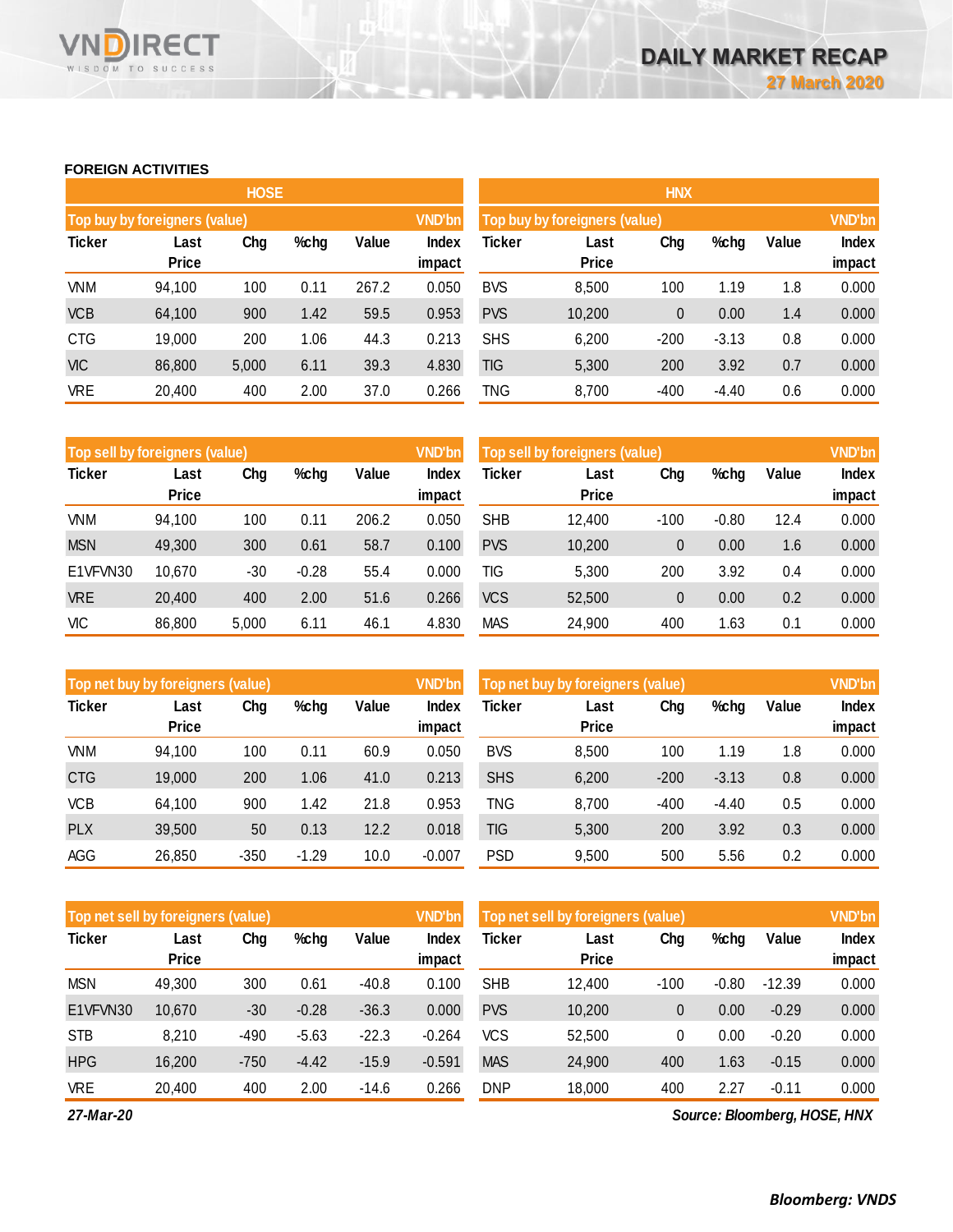# **TOP 60 MARKET CAP STOCKS SNAPSHOT ON HOSE**

**RECT** 

WISDOM TO SUCCESS

Vľ

| No. Ticker             | <b>Price</b>     |                   | Price change (%)  |                   |                | Mkt. Cap Outs. Vol. Float ratio |              |             | Avail. Fil Ave. daily vol. | P/E            | P/B          | <b>ROE</b>  | <b>ROA</b>  |
|------------------------|------------------|-------------------|-------------------|-------------------|----------------|---------------------------------|--------------|-------------|----------------------------|----------------|--------------|-------------|-------------|
|                        | <b>VND</b>       | 1 <sub>M</sub>    | 3M                | 6M                | <b>US\$mln</b> | <b>MIn'shs</b>                  | $\%$         |             | $% (30 days-shs)$          | $\pmb{\times}$ | $\pmb{\chi}$ | $\%$        | %           |
| 1 VIC VM               | 86,800           | $-17.8$           | $-24.7$           | $-27.5$           | 12,427         | 3,382                           | 23.2         | 22.1        | 858,898                    | 38.3           | 3.9          | 11.7        | 2.2         |
| 2 VCB VM               | 64,100           | $-23.7$           | $-29.2$           | $-22.7$           | 10,063         | 3,709                           | 25.2         | 6.3         | 1,169,427                  | 12.8           | 2.9          | 25.9        | 1.6         |
| 3 VHM VM               | 60,000           | $-25.7$           | $-29.0$           | $-32.8$           | 8,354          | 3,290                           | 29.1         | 34.2        | 890,090                    | 9.4            | 3.6          | 43.1        | 13.4        |
| 4 VNM VM               | 94,100           | $-12.4$           | $-20.4$           | $-27.7$           | 6,936          | 1,741                           | 81.9         | 41.3        | 1,474,973                  | 17.2           | 6.0          | 35.8        | 25.8        |
| 5 BID VM               | 33,000           | $-29.9$           | $-28.6$           | $-18.0$           | 5,618          | 4,022                           | 18.8         | 12.1        | 1,188,842                  | 13.9           | 1.8          | 13.3        | 0.6         |
| 6 GAS VM               | 58,200           | $-26.3$           | $-40.0$           | $-44.6$           | 4,715          | 1,914                           | 4.2          | 45.5        | 525,824                    | 9.6            | 2.3          | 25.4        | 19.1        |
| 7 SAB VM               | 129,600          | $-25.2$           | $-43.8$           | $-51.4$           | 3,518          | 641                             | 10.4         | 36.7        | 73,644                     | 17.3           | 4.4          | 29.9        | 20.5        |
| 8 CTG VM               | 19,000           | $-27.5$           | $-8.0$            | $-10.2$           | 2,994          | 3,723                           | 35.5         | 0.4         | 7,613,051                  | 7.5            | 0.9          | 13.2        | 0.8         |
| 9 MSN VM               | 49,300           | $-0.8$            | $-13.4$           | $-37.9$           | 2,439          | 1,169                           | 25.8         | 12.1        | 2,408,304                  | 10.3           | 1.3          | 15.4        | 6.9         |
| 10 TCB VM              | 16,000           | $-29.7$           | $-31.0$           | $-31.0$           | 2,370          | 3,500                           | 79.6         | 0.0         | 3,234,881                  | 5.6            | 0.9          | 17.8        | 2.9         |
| 11 VJC VM              | 96,900           | $-21.1$           | $-32.5$           | $-29.1$           | 2,149          | 524                             | 46.0         | 11.2        | 379,051                    | 12.3           | 3.3          | 28.7        | 9.7         |
| 12 NVL VM              | 52,000           | $-3.5$            | $-10.2$           | $-17.5$           | 2,134          | 970                             | 23.5         | 33.1        | 613,090                    | 14.6           | 2.3          | 16.6        | 4.3         |
| 13 VPB VM              | 19,550           | $-31.0$           | $-0.8$            | $-11.7$           | 2,017          | 2,438                           | 72.7         | 0.0         | 4,127,925                  | 5.8            | 1.1          | 21.5        | 2.4         |
| 14 PLX VM              | 39,500           | $-22.9$           | $-30.0$           | $-34.7$           | 1,991          | 1,191                           | 8.9          | 6.7         | 419,936                    | 11.3           | 2.0          | 19.6        | 7.2         |
| 15 VRE VM              | 20,400           | $-29.7$           | $-38.9$           | $-38.6$           | 1,962          | 2,272                           | 39.7         | 16.7        | 2,103,666                  | 16.3           | 1.7          | 10.3        | 7.6         |
| 16 HPG VM              | 16,200           | $-29.4$           | $-31.2$           | $-26.9$           | 1,893          | 2,761                           | 51.5         | 12.2        | 7,636,990                  | 6.3            | 0.9          | 17.1        | 8.4         |
| 17 MBB VM              | 14,600           | $-30.1$           | $-30.1$           | $-35.7$           | 1,490          | 2,411                           | 78.2         | 0.0         | 7,235,602                  | 4.2            | 0.9          | 22.1        | 2.0         |
| 18 GVR VM              | 8,460            | <b>N/A</b>        | <b>N/A</b>        | <b>N/A</b>        | 1,432          | 4,000                           | 100.0        | 12.4        | <b>N/A</b>                 | 10.2           | 0.7          | 7.3         | 4.3         |
| 19 FPT VM              | 43,100           | $-23.0$           | $-25.2$           | $-26.3$           | 1,237          | 678                             | 75.4         | 0.0         | 2,000,576                  | 9.3            | 2.1          | 23.7        | 9.9         |
| 20 MWG VM<br>21 BVHVM  | 63,300           | $-41.6$           | $-44.2$           | $-50.5$           | 1,213          | 453                             | 89.9         | 0.0         | 1,152,980                  | 7.3            | 2.3          | 36.3        | 11.0        |
|                        | 38,000           | $-32.6$           | $-44.8$           | $-48.2$           | 1,194          | 742                             | 31.9<br>3.9  | 20.0        | 387,608                    | 23.3           | 1.5          | 6.7<br>12.8 | 0.9         |
| 22 HVN VM<br>23 EIB VM | 19,300<br>15,700 | $-17.9$<br>$-9.2$ | $-43.1$<br>$-7.1$ | $-41.2$<br>$-4.8$ | 1,159<br>817   | 1,418<br>1,229                  | 94.0         | 20.3<br>0.0 | 900,226<br>232,970         | 11.8           | 1.5<br>1.2   | 5.7         | 2.9<br>0.5  |
| 24 POW VM              | 7,620            | $-24.6$           | $-35.1$           | $-40.0$           | 755            | 2,342                           | 87.9         | 36.6        | 2,988,092                  | 22.3<br>7.2    | 0.7          | 9.7         | 4.3         |
| 25 HDB VM              | 18,250           | $-34.8$           | $-32.4$           | $-31.5$           | 744            | 963                             | 72.1         | 7.3         | 1,772,894                  | 5.0            | 0.9          | 20.8        | 1.6         |
| 26 TPB VM              | 19,750           | $-7.9$            | $-6.4$            | $-11.8$           | 691            | 827                             | 53.8         | 0.0         | 347,799                    | 5.3            | 1.2          | 26.1        | 2.1         |
| 27 STB VM              | 8,210            | $-29.5$           | $-19.1$           | $-22.9$           | 627            | 1,804                           | 96.2         | 11.8        | 11,846,850                 | 6.0            | 0.6          | 9.6         | 0.6         |
| 28 HNG VM              | 12,300           | $-8.2$            | $-13.1$           | $-20.1$           | 577            | 1,109                           | 15.2         | 48.7        | 292,050                    | <b>N/A</b>     | 1.4          | $-22.5$     | $-8.6$      |
| 29 BHN VM              | 51,900           | $-15.6$           | $-32.9$           | $-29.9$           | 509            | 232                             | 0.9          | 31.4        | 1,066                      | 21.8           | 2.6          | 12.5        | 6.6         |
| 30 PNJ VM              | 51,900           | $-37.8$           | $-40.0$           | $-36.0$           | 495            | 225                             | 70.8         | 0.0         | 723,612                    | 9.7            | 2.6          | 28.7        | 15.9        |
| 31 DHG VM              | 81,000           | $-17.8$           | $-12.4$           | $-13.4$           | 448            | 131                             | 5.6          | 45.7        | 38,223                     | 17.4           | 3.1          | 18.8        | 15.2        |
| 32 KDH VM              | 19,450           | $-21.6$           | $-27.7$           | $-25.0$           | 448            | 544                             | 74.5         | 4.7         | 271,359                    | 11.5           | 1.4          | 12.6        | 7.8         |
| 33 REE VM              | 28,000           | $-19.1$           | $-22.0$           | $-28.2$           | 367            | 310                             | 57.8         | 0.0         | 732,965                    | 5.3            | 0.8          | 16.6        | 9.3         |
| 34 LGC VM              | 44,000           | 3.5               | 11.4              | 18.9              | 359            | 193                             | 0.6          | 4.0         | 255                        | 23.7           | 2.8          | 12.7        | 3.5         |
| 35 PDR VM              | 25,100           | $-3.1$            | $-5.1$            | $-4.2$            | 348            | 328                             | 37.2         | 44.6        | 537,021                    | 9.4            | 1.9          | 22.6        | 7.0         |
| 36 SBT VM              | 13,550           | $-38.7$           | $-26.8$           | $-24.5$           | 337            | 587                             | 19.6         | 93.9        | 2,519,488                  | 26.7           | 1.1          | 4.4         | 1.8         |
| 37 PPC VM              | 21,300           | $-24.1$           | $-22.0$           | $-18.1$           | 289            | 321                             | 24.6         | 32.7        | 259,645                    | 5.4            | 1.1          | 21.7        | 17.7        |
| 38 GEX VM              | 13,600           | $-25.7$           | $-29.9$           | $-40.1$           | 281            | 488                             | 84.5         | 33.8        | 1,057,788                  | 10.0           | 1.0          | 10.6        | 3.3         |
| 39 VPI VM              | 40,950           | $-2.3$            | $-1.6$            | $-3.2$            | 277            | 160                             | 100.0        | 43.8        | 498,560                    | 12.5           | 2.6          | 22.0        | 6.6         |
| 40 SSIVM               | 12,350           | $-25.2$           | $-31.8$           | $-46.8$           | 271            | 518                             | 83.7         | 48.0        | 2,547,727                  | 6.9            | 0.7          | 9.9         | 3.6         |
| 41 HPX VM              | 27,800           | 20.2              | 21.3              | 22.3              | 271            | 230                             | 90.3         | 35.2        | 314,132                    | 14.4           | $2.2\,$      | 16.1        | $6.2\,$     |
| 42 VGC VM              | 14,050           | $-23.6$           | $-21.9$           | $-27.2$           | 267            | 448                             | 12.3         | 35.9        | 332,791                    | 9.7            | 1.0          | 10.3        | 3.6         |
| 43 TCH VM              | 17,600           | $-48.5$           | $-44.5$           | $-27.6$           | 263            | 353                             | 50.0         | 44.3        | 1,456,406                  | 11.0           | 1.4          | 12.9        | 8.0         |
| 44 VCF VM              | 200,100          | 3.9               | 12.4              | 17.7              | 225            | 27                              | 1.5          | 48.4        | 955                        | 7.8            | 3.7          | 47.6        | 30.7        |
| 45 KBC VM              | 11,100           | $-23.7$           | $-27.9$           | $-25.3$           | 221            | 470                             | 74.4         | 25.7        | 2,567,605                  | 6.1            | 0.6          | 9.3         | 5.1         |
| 46 NLG VM              | 20,300           | $-19.8$           | $-25.8$           | $-27.4$           | 215            | 250                             | 62.2         | 0.1         | 662,537                    | 5.4            | 1.0          | 18.7        | 9.4         |
| 47 PHR VM              | 36,900           | $-18.5$           | $-8.8$            | $-38.9$           | 212            | 135                             | 32.7         | 41.0        | 603,311                    | 11.8           | 2.0          | 15.1        | 8.2         |
| 48 SCS VM              | 95,500           | $-15.5$           | $-20.4$           | $-40.6$           | 204            | 50                              | 98.6         | 27.6        | 31,831                     | 10.3           | 5.2          | 53.4        | 49.1        |
| 49 NT2 VM              | 16,700           | $-16.3$           | $-23.0$           | $-30.4$           | 203            | 288                             | 32.3         | 31.3        | 308,817                    | 6.5            | $1.2$        | 19.0        | 9.2         |
| 50 GMD VM              | 15,900           | $-17.0$           | $-32.3$           | $-42.6$           | 200            | 297                             | 81.0         | 0.0         | 392,743                    | 10.0           | 0.8          | 8.1         | 5.1         |
| 51 DXG VM              | 8,950            | $-26.6$           | $-38.7$           | $-47.8$           | 197            | 519                             | 84.5         | 6.4         | 2,068,506                  | 3.1            | 0.7          | 20.3        | 7.2         |
| 52 CII VM              | 18,500           | $-17.6$           | $-15.9$           | $-13.6$           | 194            | 248                             | 81.8         | 22.1        | 569,574                    | 6.7            | 0.8          | 12.9        | 2.7         |
| 53 DPM VM              | 11,650           | $-3.3$            | $-11.7$           | $-14.0$           | 193            | 391                             | 36.7         | 30.8        | 614,238                    | 15.0           | 0.6          | 4.7         | 3.3         |
| 54 PAN VM              | 19,750           | $-9.0$            | $-11.7$           | $-16.0$           | 181            | 216                             | 78.4         | 4.7         | 40,591                     | 16.3           | 1.1          | 6.9         | 2.5         |
| 55 HT1 VM              | 10,850           | $-25.2$           | $-26.7$           | $-28.4$           | 175            | 382                             | 99.7         | 42.6        | 73,581                     | 5.6            | 0.8          | 14.1        | 7.1         |
| 56 GEG VM              | 20,000           | $-9.1$            | $-25.4$           | $-27.0$           | 173            | 204                             | 58.6         | 12.2        | 320,194                    | 17.3           | 1.8          | 10.3        | 4.6         |
| 57 VHC VM              | 22,300           | $-29.1$           | $-42.4$           | $-43.5$           | 172            | 182                             | 50.1         | 66.3        | 308,458                    | 3.0            | 0.8          | 26.3        | 18.3        |
| 58 VSHVM               | 19,400           | $-11.0$           | $-11.4$           | 1.6               | 169            | 206<br>75                       | 50.3         | 36.4        | 45,436                     | 25.5           | 1.3          | 5.2         | 1.9         |
| 59 PME VM<br>60 CTD VM | 53,200<br>51,100 | $-6.3$<br>$-21.3$ | $-1.5$<br>$-5.2$  | $-4.1$<br>$-46.4$ | 169<br>165     | 76                              | 25.4<br>67.4 | 37.9<br>2.3 | 33,754<br>207,145          | 12.5<br>5.8    | 2.0<br>0.5   | 17.1<br>8.2 | 14.5<br>4.3 |
|                        |                  |                   |                   |                   |                |                                 |              |             |                            |                |              |             |             |